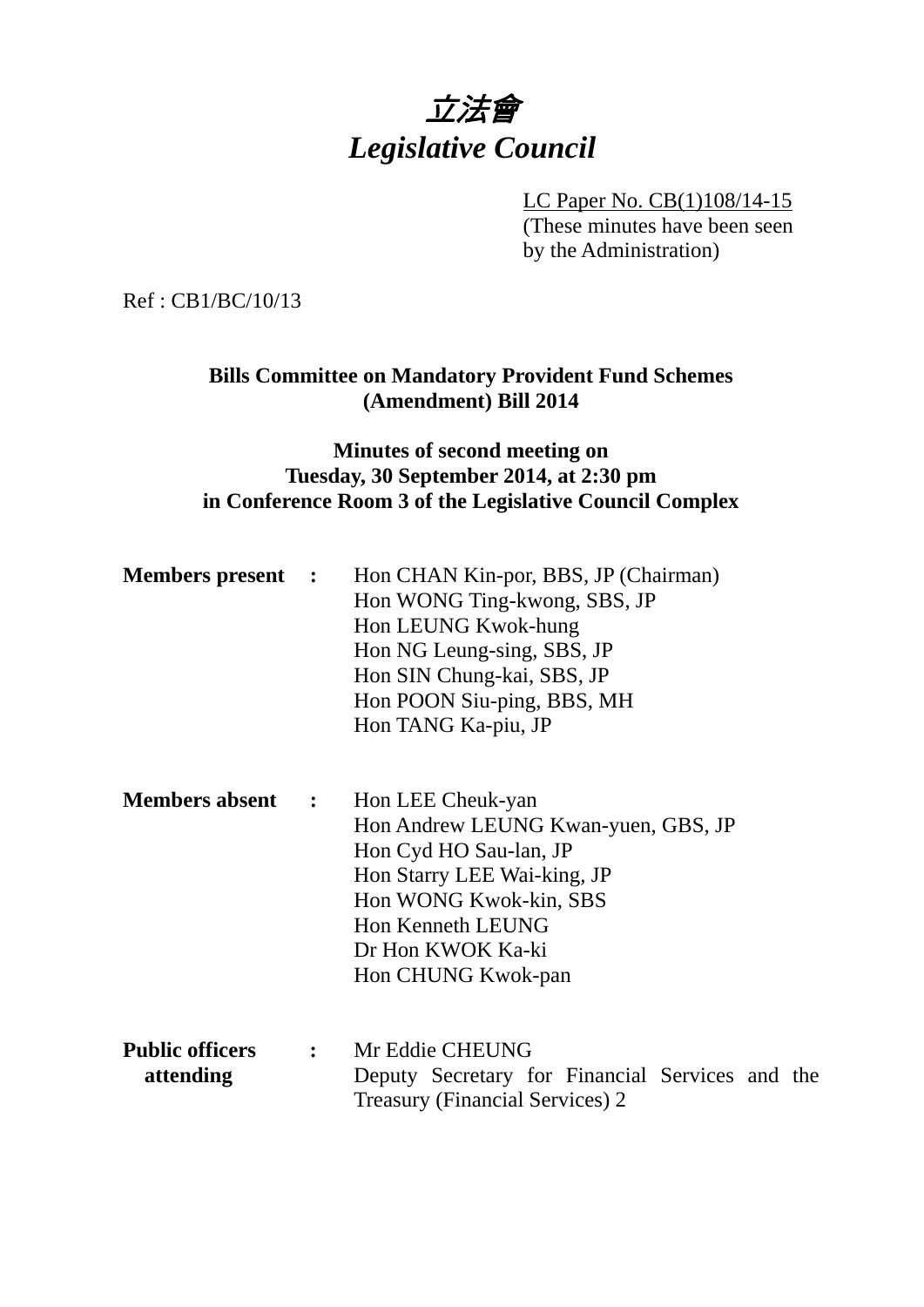|                                                                              | Miss Susanna LAI                                                            | Principal Assistant Secretary for Financial<br>Services and the Treasury (Financial Services)3                                                     |
|------------------------------------------------------------------------------|-----------------------------------------------------------------------------|----------------------------------------------------------------------------------------------------------------------------------------------------|
|                                                                              | Miss Elaine NG<br><b>Senior Government Counsel</b><br>Department of Justice |                                                                                                                                                    |
| <b>Attendance by</b><br>$\ddot{\cdot}$<br>invitation                         | Ms Gabriella YEE                                                            | Head (Policy Development and Research)<br><b>Mandatory Provident Fund Schemes Authority</b>                                                        |
| <b>Clerk in attendance:</b>                                                  | Ms Annette LAM<br>Chief Council Secretary (1)3                              |                                                                                                                                                    |
| <b>Staff in attendance:</b>                                                  | Miss Evelyn LEE<br><b>Assistant Legal Adviser 10</b>                        |                                                                                                                                                    |
|                                                                              | Ms Connie HO<br>Senior Council Secretary (1)3                               |                                                                                                                                                    |
| I.<br><b>Meeting with the Administration</b><br>(LC Paper No. CB(3)762/13-14 |                                                                             | -- The Bill                                                                                                                                        |
|                                                                              |                                                                             | LC Paper No. $CB(1)2021/13-14(01)$ -- Mark-up copy of the Bill<br>prepared by the Legal<br><b>Service Division (Restricted</b><br>to members only) |
| File Ref: MPF/2/1/38C Pt. 2                                                  |                                                                             | -- Legislative Council Brief<br>issued by the Financial<br>Services and the Treasury<br><b>Bureau</b>                                              |
| LC Paper No. LS70/13-14                                                      |                                                                             | Service<br>Division<br>-- Legal<br>Report                                                                                                          |

Action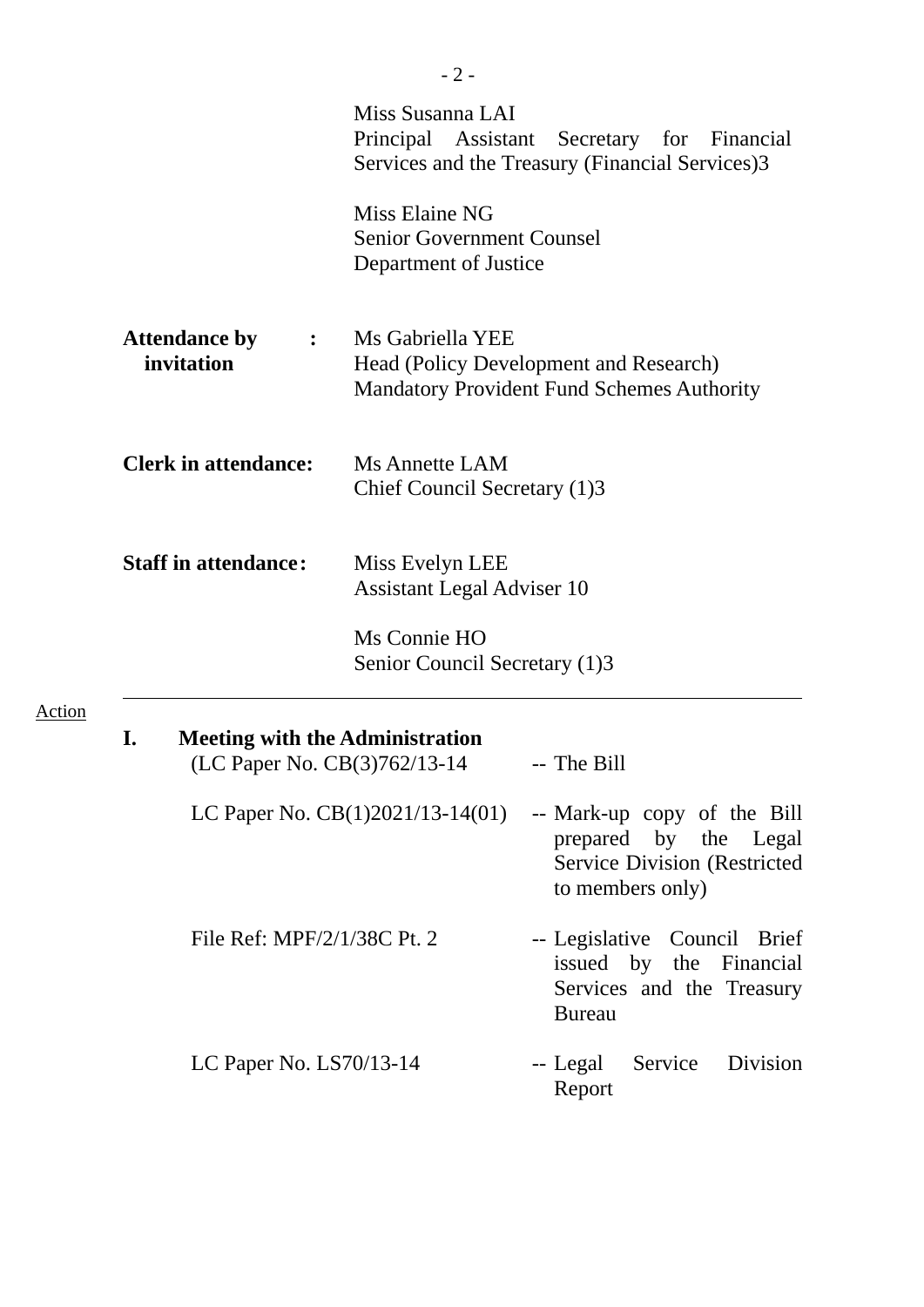| LC Paper No. $CB(1)1835/13-14(01)$                              |                    | -- Paper on Mandatory       |
|-----------------------------------------------------------------|--------------------|-----------------------------|
|                                                                 |                    | Provident Fund Schemes      |
|                                                                 |                    | (Amendment) Bill 2014       |
|                                                                 |                    | prepared by the Legislative |
|                                                                 |                    | Council Secretariat         |
|                                                                 | (background brief) |                             |
|                                                                 |                    |                             |
| LC Paper No. $CB(1)2049/13-14(01)$ -- Administration's paper on |                    |                             |
| (tabled at the meeting and                                      |                    | Mandatory Provident Fund    |
| subsequently issued via e-mail on 30                            |                    | Schemes (Amendment) Bill    |
| September 2014)                                                 | 2014               | (power-point)               |
|                                                                 |                    | presentation material))     |

1. The Bills Committee deliberated (Index of proceedings attached at **Appendix**).

### Declaration of interest

2. Mr WONG Ting-kwong declared that he was the Chairman of the Mandatory Provident Fund Schemes Advisory Committee ("MPFSAC"). Mr NG Leung-sing declared that he was a former member of the MPFSAC and the corporation that he worked for had engaged in the provision of Mandatory Provident Fund ("MPF") services. Mr POON Siu-ping declared that he was a member of the Board of the Mandatory Provident Fund Schemes Authority.

Follow-up action required of the Administration

- 3. The Administration was requested to provide:
	- (a) a cost comparison to illustrate the extent to which the proposed measures to simplify administrative processes of MPF, such as the use of electronic means of communications between trustees and scheme members, could help drive down the MPF fees payable by scheme members;
	- (b) an analysis on the benefits, including the impact on fee reduction, brought about by the merging of similar schemes/constituent funds and cancellation of constituent funds with unsatisfactory investment return by trustees; and
	- (c) information on how a scheme member, who had lost consciousness and certified by a registered medical practitioner/Chinese medicine practitioner that his/her remaining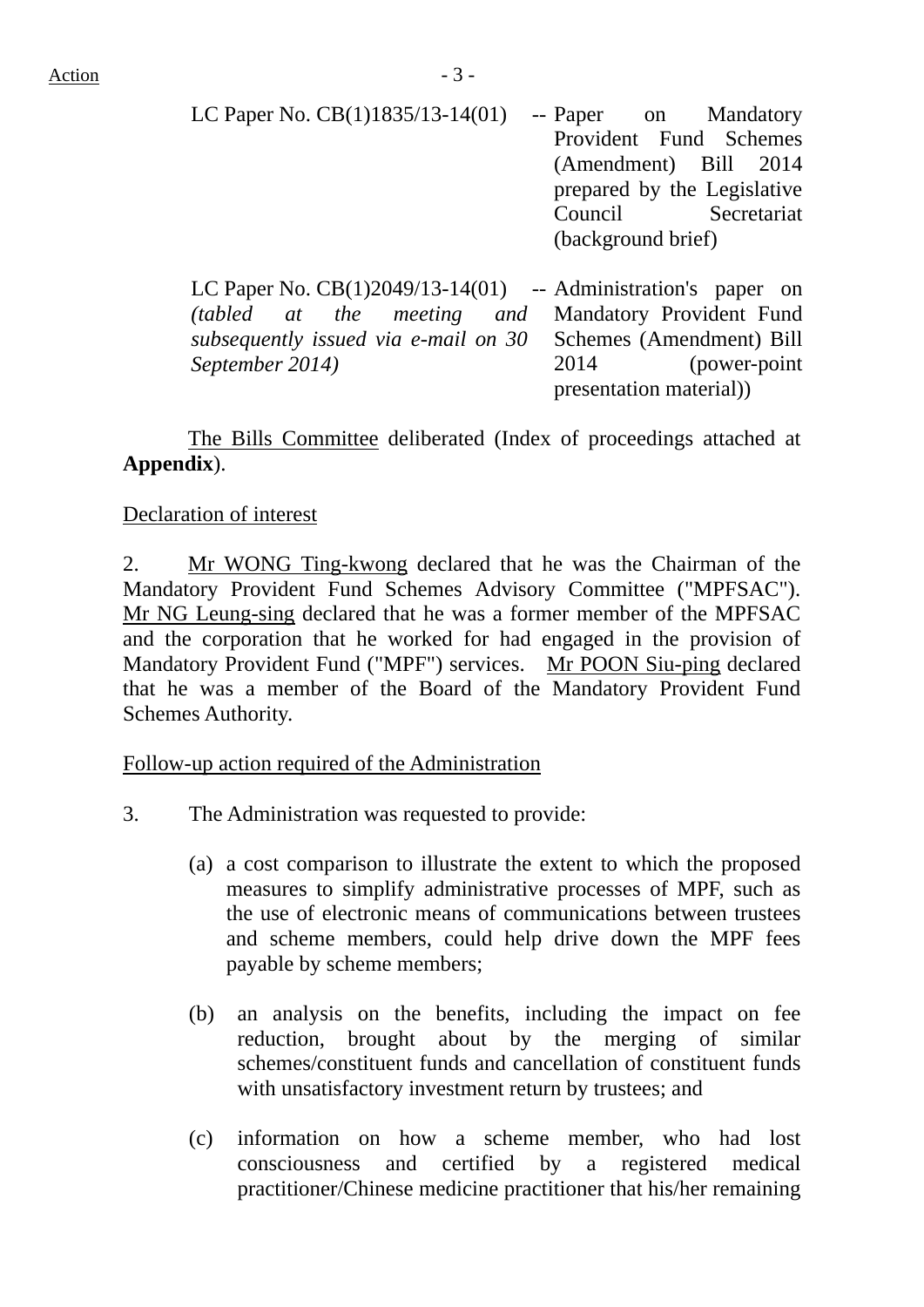life expectancy was less than 12 months, could effect his/her application for early withdrawal of MPF accrued benefits on the ground of terminal illness.

(*Post-meeting note*: A letter dated 3 October 2014 from Hon TANG Ka-piu requesting the Administration to provide a response to the concerns raised by him was circulated to members vide CB(1)2058/13-14(01) on 6 October 2014.)

Date of next meeting

4. The Chairman reminded members that the next meeting would be held on Tuesday, 7 October 2014 at 9:00 am to receive views from deputations and meet with the Administration.

#### **II. Any other business**

5. There being no other business, the meeting ended at 4:02 pm.

Council Business Division 1 Legislative Council Secretariat 23 October 2014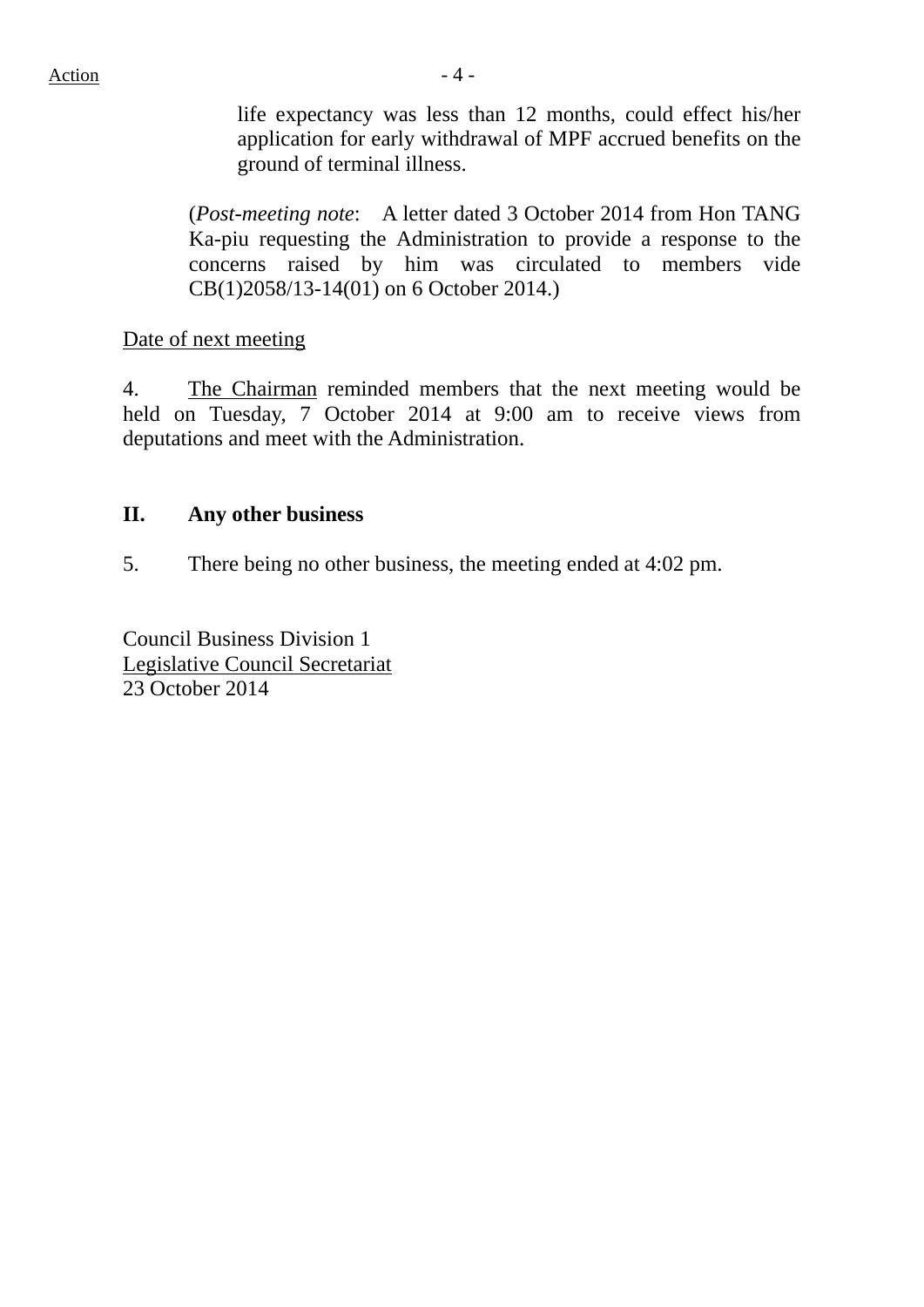#### **Proceedings of the second meeting of the Bills Committee on Mandatory Provident Fund Schemes (Amendment) Bill 2014 on Tuesday, 30 September 2014, at 2:30 pm in Conference Room 3 of the Legislative Council Complex**

| <b>Time</b><br>marker | <b>Speaker</b>                                                | Subject(s)                                                                                                                                                                                                                                                                                                                                                           | <b>Action</b><br>required |
|-----------------------|---------------------------------------------------------------|----------------------------------------------------------------------------------------------------------------------------------------------------------------------------------------------------------------------------------------------------------------------------------------------------------------------------------------------------------------------|---------------------------|
| $000000 -$<br>000235  | Chairman                                                      | Opening remarks                                                                                                                                                                                                                                                                                                                                                      |                           |
| $000236 -$<br>001722  | Chairman<br>Administration                                    | Briefing on the key legislative proposals in the<br>Mandatory Provident Fund Schemes (Amendment)<br>Bill 2014 ("the Bill") by the Administration (LC<br>Paper No. CB(1)2049/13-14(01)).                                                                                                                                                                              |                           |
| $001723 -$<br>002301  | Chairman<br>Mr SIN Chung-kai<br>Administration                | Mr SIN Chung-kai enquired how the application<br>for withdrawal of Mandatory Provident Fund<br>("MPF") accrued benefits could be effected in the<br>scheme<br>member<br>had<br>event<br>that<br>a a<br>lost<br>consciousness due to critical illnesses, e.g. a<br>sudden onset of stroke.<br>The Administration responded that -                                     |                           |
|                       |                                                               | the scheme member's family member could<br>(a)<br>apply to the court, which might make orders<br>or give directions on the handling of the<br>scheme member's property and affairs (e.g.<br>lodging an application for early withdrawal of<br>MPF accrued benefits on behalf of the<br>member); and                                                                  |                           |
|                       |                                                               | a new section 165A was proposed to be added<br>(b)<br>to the Mandatory Provident Fund Schemes<br>(General) Regulation (Cap. 485A) to clarify<br>the existing practice that a committee of<br>estate appointed under the Mental Health<br>Ordinance (Cap. 136) could make a claim for<br>early withdrawal of MPF accrued benefits as<br>if it were the scheme member. |                           |
|                       |                                                               | Mr SIN's concern that the accrued MPF benefits<br>could not be withdrawn in a timely manner to<br>address the pressing financial needs of the member<br>concerned as the relevant legal procedures might<br>take a rather long period of time.                                                                                                                       |                           |
| $002302 -$<br>002646  | Chairman<br><b>WONG</b><br>Mr<br>Ting-kwong<br>Administration | Mr WONG Ting-kwong declared that he was the<br>Chairman of the Mandatory Provident Fund<br>Schemes Advisory Committee ("MPFSAC").<br>He<br>expressed<br>that members<br>belonging to<br>the                                                                                                                                                                          |                           |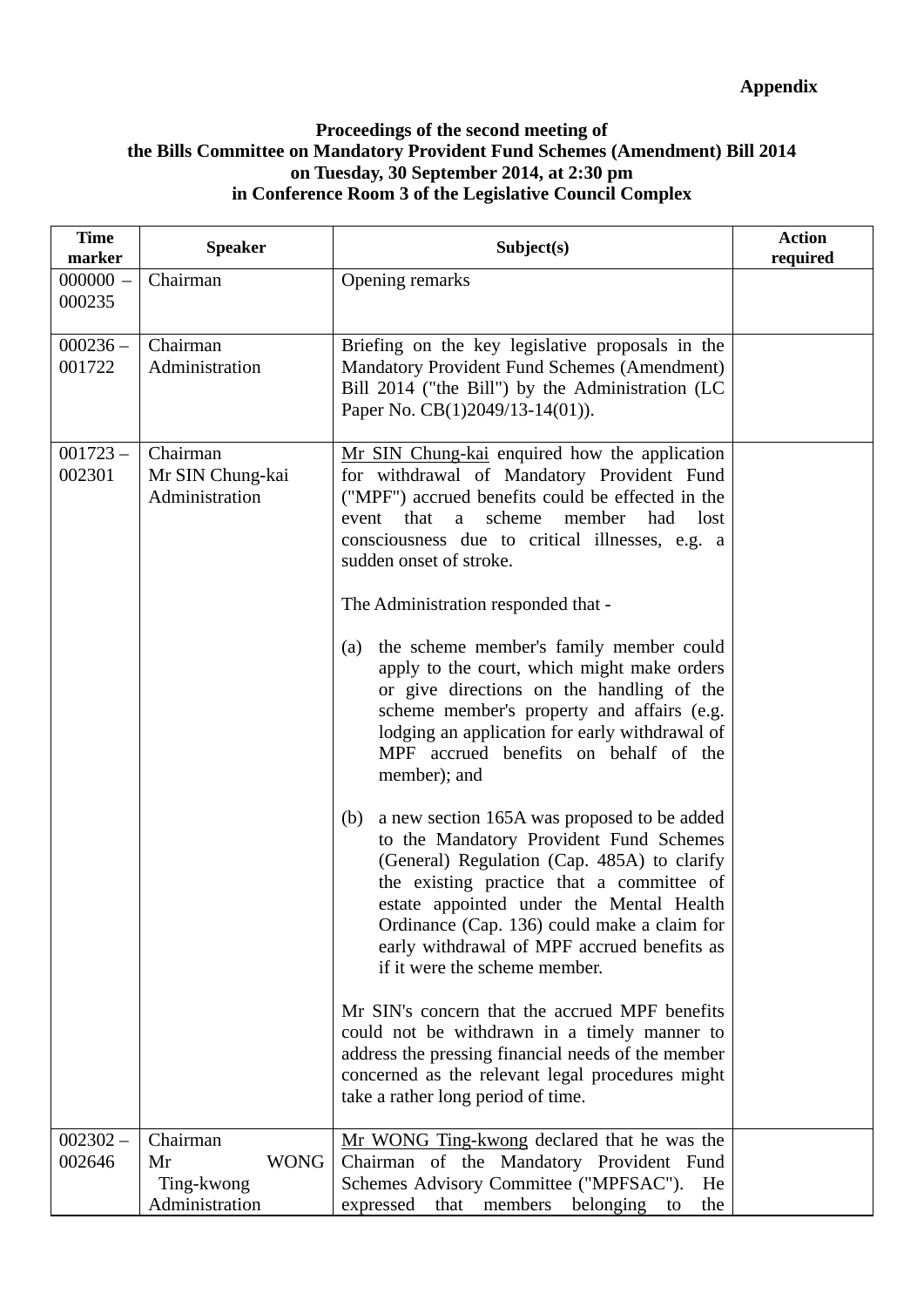| <b>Time</b><br>marker | <b>Speaker</b>                               | Subject(s)                                                                                                                                                                                                                                                                                                                                                                | <b>Action</b><br>required                                              |
|-----------------------|----------------------------------------------|---------------------------------------------------------------------------------------------------------------------------------------------------------------------------------------------------------------------------------------------------------------------------------------------------------------------------------------------------------------------------|------------------------------------------------------------------------|
|                       |                                              | Democratic Alliance for the Betterment and<br>Progress of Hong Kong supported the legislative<br>amendments proposed under the Bill.                                                                                                                                                                                                                                      |                                                                        |
|                       |                                              | Mr WONG's views that -                                                                                                                                                                                                                                                                                                                                                    |                                                                        |
|                       |                                              | since some critical illnesses, such as stroke,<br>(a)<br>might not be incurable, the MPFSAC<br>considered it inappropriate to allow early<br>withdrawal of MPF accrued benefits by<br>scheme members for meeting medical<br>expenses of critical illness as this would<br>reduce the amount of funds available for<br>members' post-retirement life; and                  |                                                                        |
|                       |                                              | to safeguard the assets of scheme members, it<br>(b)<br>was prudent for the court to appoint a<br>committee of estate to handle the assets of a<br>scheme member who had lost the ability to<br>manage his/her own assets due to critical<br>illness.                                                                                                                     |                                                                        |
|                       |                                              | In response to Mr WONG's question about the<br>definition of "small balance account", the<br>Administration advised that MPF accounts with a<br>balance of less than \$5,000 would be regarded as<br>"small balance account".                                                                                                                                             |                                                                        |
| $002647-$<br>003410   | Chairman<br>Mr TANG Ka-piu<br>Administration | Mr TANG Ka-piu enquired about the extent to<br>which the MPF fees could be driven down<br>following the implementation of the measures to<br>relieve the compliance burden of trustees proposed<br>under the Bill.                                                                                                                                                        |                                                                        |
|                       |                                              | The Administration responded that -                                                                                                                                                                                                                                                                                                                                       |                                                                        |
|                       |                                              | (a) a multi-pronged approach, including the<br>implementation of the Employee Choice<br>Arrangement, encouraging mergers of existing<br>schemes/funds and consolidation of personal<br>accounts, and the proposed introduction of a<br>"core fund" with a fee cap as the default fund<br>of each MPF scheme, was adopted with a view<br>to driving down the MPF fees; and |                                                                        |
|                       |                                              | (b) it would be difficult to quantify the amount of<br>fee reduction that would be achieved by the<br>relevant<br>However,<br>the<br>measures.<br>Administration would attempt to illustrate the<br>extent to which the proposed measures to                                                                                                                              | The<br>Administration<br>to<br>take<br>follow-up<br>action<br>in<br>as |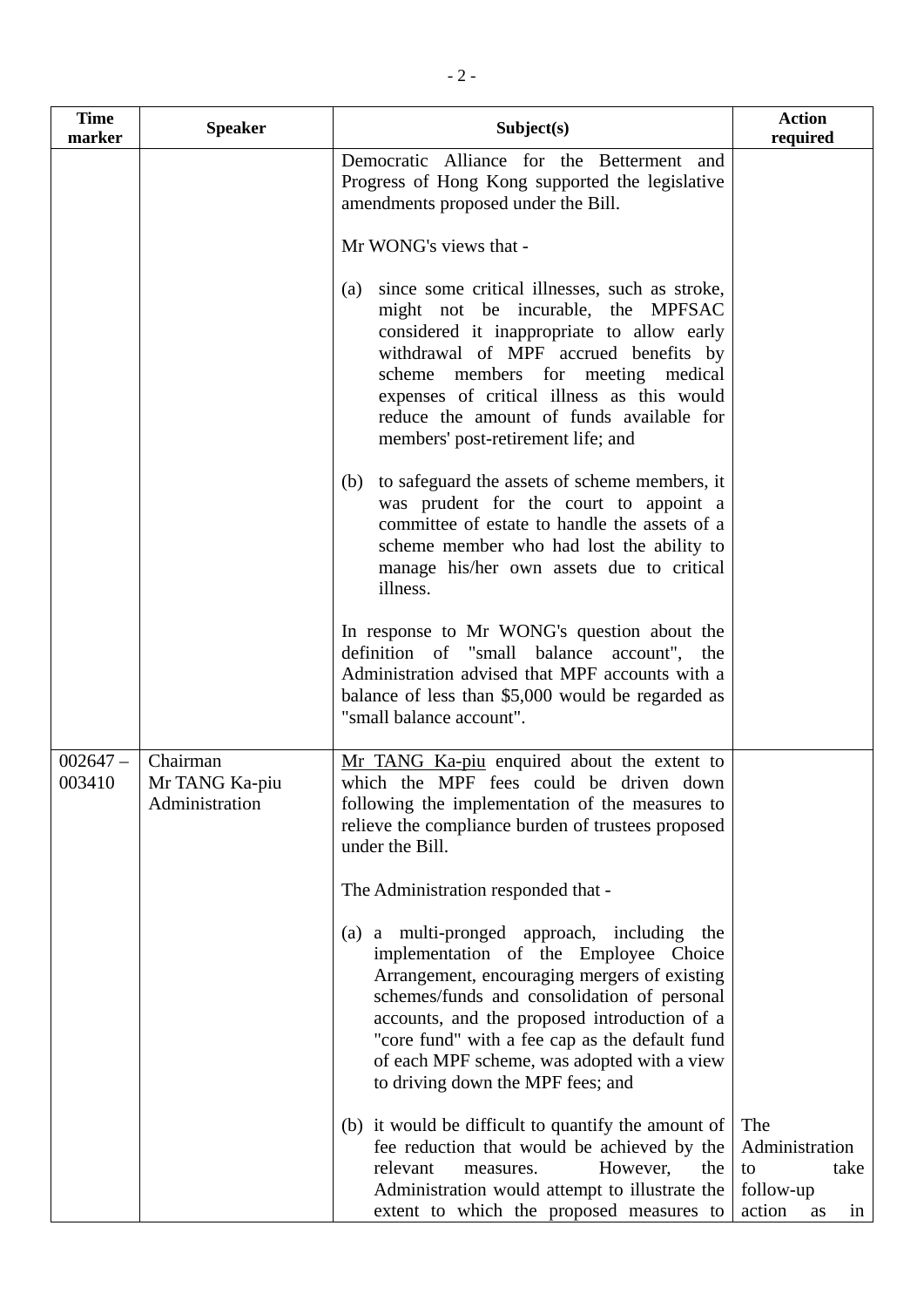| <b>Time</b><br>marker | <b>Speaker</b>                                                | Subject(s)                                                                                                                                                                                                                                                                                                                                                                                                                                                                            | <b>Action</b><br>required           |
|-----------------------|---------------------------------------------------------------|---------------------------------------------------------------------------------------------------------------------------------------------------------------------------------------------------------------------------------------------------------------------------------------------------------------------------------------------------------------------------------------------------------------------------------------------------------------------------------------|-------------------------------------|
|                       |                                                               | simplify administrative processes of MPF,<br>such as the use of electronic means of<br>communications between trustees and scheme<br>members, could help drive down the MPF fees<br>payable by scheme members.                                                                                                                                                                                                                                                                        | paragraph $3(a)$<br>of the minutes. |
| $003411 -$<br>003933  | Chairman<br><b>LEUNG</b><br>Mr<br>Kwok-hung<br>Administration | Mr LEUNG Kwok-hung commented that the<br>of<br><b>MPF</b><br>investments<br>had<br>returns<br>been<br>unsatisfactory. He suggested entrusting the Hong<br>Kong Monetary Authority ("HKMA") to act as a<br>public trustee to take up the investment of all MPF<br>funds and that a guaranteed return, broadly<br>comparable to the investment return of the<br>Exchange Fund ("EF"), be provided to scheme<br>members by HKMA.                                                         |                                     |
| $003934 -$<br>004340  | Chairman<br>Mr POON Siu-ping<br>Administration                | Mr POON Siu-ping declared that he was a member<br>of the Board of the Mandatory Provident Fund<br>Schemes Authority ("MPFA").<br>In reply to Mr POON, the Administration<br>responded that -                                                                                                                                                                                                                                                                                          |                                     |
|                       |                                                               | frequent were the<br>phased<br>the<br>more<br>(a)<br>withdrawals, the higher the<br>additional<br>administrative cost; and                                                                                                                                                                                                                                                                                                                                                            |                                     |
|                       |                                                               | in the rare circumstances as mentioned at the<br>(b)<br>meeting that a member<br>had<br>ceased<br>employment and withdrawn accrued MPF<br>benefits on the ground of terminal illness, but<br>subsequently survived and re-entered the<br>labour market and became a MPF scheme<br>member again, he could still apply for early<br>withdrawal of MPF accrued benefits on the<br>ground of terminal illness if he was so<br>unfortunate to be diagnosed with terminal<br>illness again. |                                     |
| $004341 -$<br>004939  | Chairman<br>Mr NG Leung-sing<br>Administration                | Declaration of interest by Mr NG Leung-sing.<br>Mr NG remarked that the proliferation of funds<br>was inevitable given that it was necessary for<br>trustees to provide scheme members with<br>sufficient choices of funds with different risk<br>exposure to suit members' needs. He advised that<br>the MPFA should assess the suitability of<br>individual constituent fund products introduced by<br>trustees and maintain close communication with                               |                                     |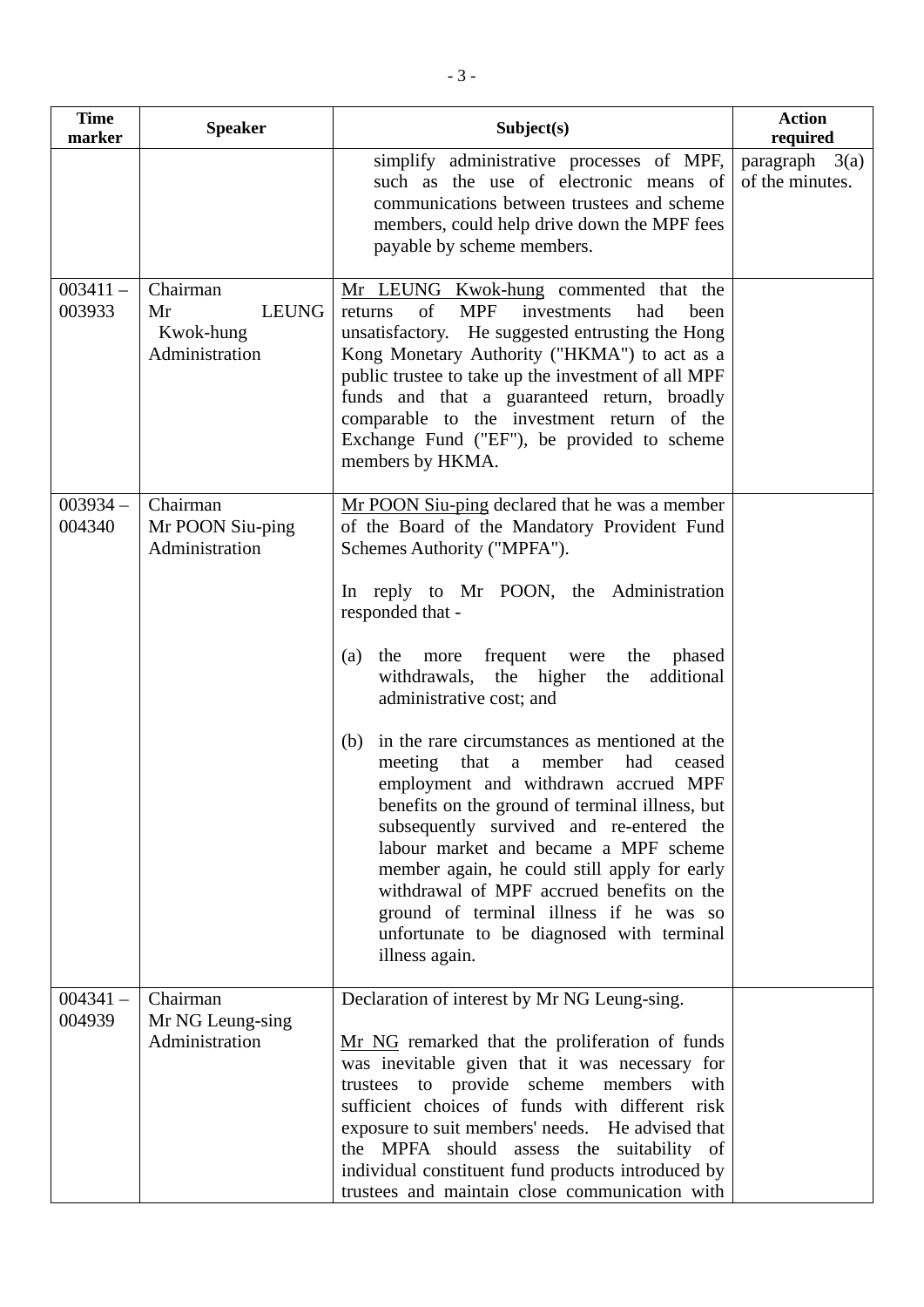| <b>Time</b><br>marker | <b>Speaker</b>                                 | Subject(s)                                                                                                                                                                                                                                                                                                                                                                                                                            | <b>Action</b><br>required                                                                                      |
|-----------------------|------------------------------------------------|---------------------------------------------------------------------------------------------------------------------------------------------------------------------------------------------------------------------------------------------------------------------------------------------------------------------------------------------------------------------------------------------------------------------------------------|----------------------------------------------------------------------------------------------------------------|
|                       |                                                | the relevant stakeholders (i.e. scheme members<br>and trustees) to ensure the stable and healthy<br>development of the MPF System.                                                                                                                                                                                                                                                                                                    |                                                                                                                |
|                       |                                                | Mr NG's enquiry about -                                                                                                                                                                                                                                                                                                                                                                                                               |                                                                                                                |
|                       |                                                | the outcome of discussion on the proposal of<br>(a)<br>allowing early withdrawal of MPF accrued<br>benefits for treating chronic illness; and                                                                                                                                                                                                                                                                                         |                                                                                                                |
|                       |                                                | the possibility of allowing early withdrawal of<br>(b)<br>MPF accrued benefits by scheme members<br>along the concept of "reverse mortgage" for<br>treating chronic illness.                                                                                                                                                                                                                                                          |                                                                                                                |
|                       |                                                | The Administration responded that -                                                                                                                                                                                                                                                                                                                                                                                                   |                                                                                                                |
|                       |                                                | unlike the multi-purpose mandatory saving<br>(a)<br>schemes in other jurisdictions, the MPF<br>System was a dedicated scheme designed<br>solely for saving for retirement purpose, and<br>its contribution rate was relatively low at 5%<br>only;                                                                                                                                                                                     |                                                                                                                |
|                       |                                                | allowing early withdrawal for medical<br>(b)<br>treatment should be weighed against the<br>consideration that the scheme member, if not<br>terminally ill, would still require provisions<br>for his retirement; and                                                                                                                                                                                                                  |                                                                                                                |
|                       |                                                | allowing early withdrawal to meet medical<br>(c)<br>expenses meant less accrued benefits would<br>remain for the retirement needs of the scheme<br>member concerned in future, which was<br>inconsistent with the policy objective of the<br>MPF System.                                                                                                                                                                              |                                                                                                                |
|                       |                                                | The Administration said that no proposal for early<br>withdrawal of MPF accrued benefits based on the<br>concept of "reverse mortgage" was received during<br>public consultation.                                                                                                                                                                                                                                                    |                                                                                                                |
| $004940 -$<br>005153  | Chairman<br>Mr SIN Chung-kai<br>Administration | Mr SIN Chung-kai reiterated his concern about<br>scheme<br>had<br>member,<br>who<br>lost<br>how<br>a<br>consciousness and certified by a registered medical<br>practitioner/Chinese medicine practitioner that<br>his/her remaining life expectancy was less than 12<br>months, could effect his/her application for early<br>withdrawal of MPF accrued benefits on the ground<br>Administration<br>of<br>terminal<br>illness.<br>The | The<br>Administration<br>take<br>to<br>follow-up<br>action<br>as<br>in<br>paragraph<br>3(c)<br>of the minutes. |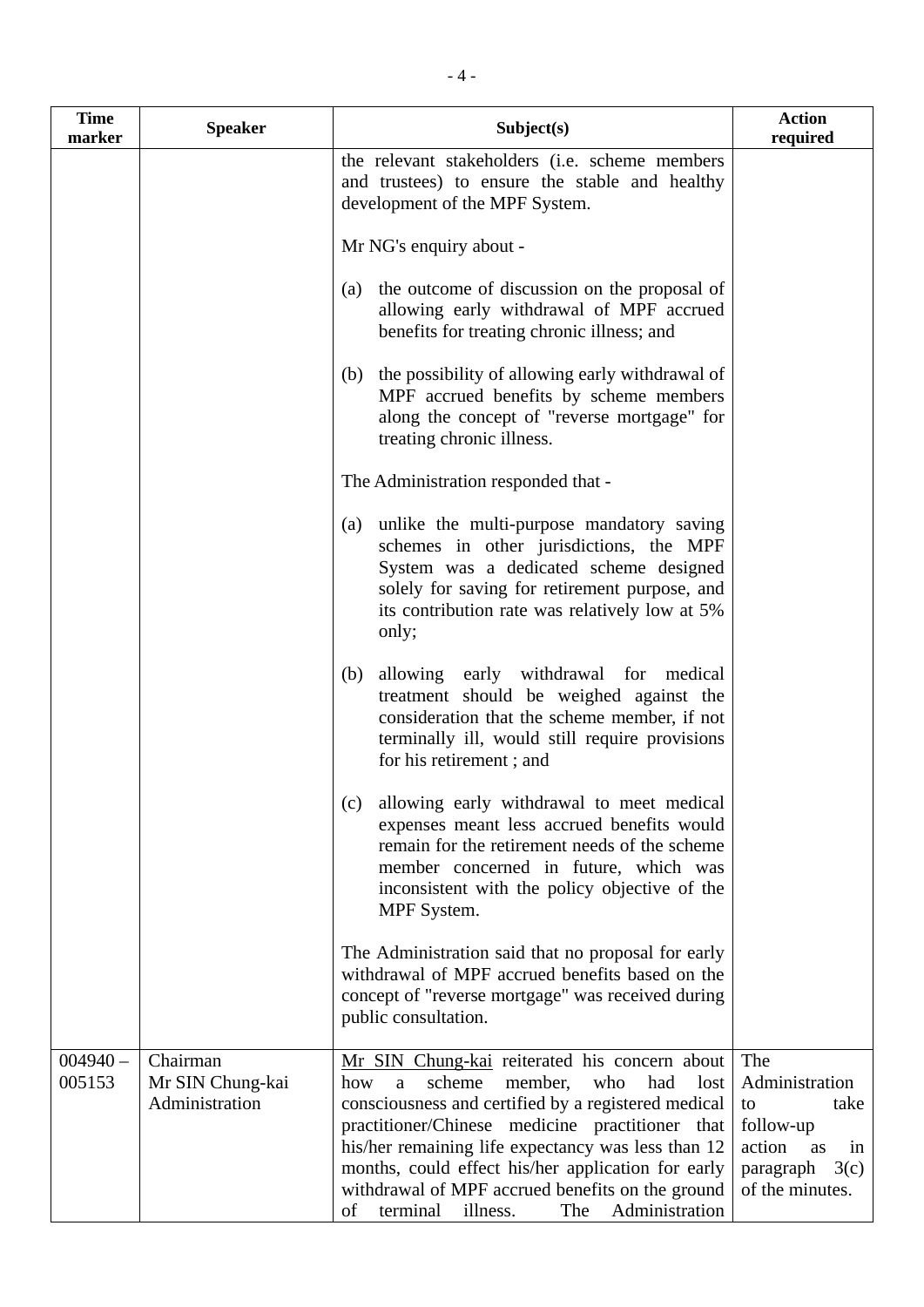| <b>Time</b><br>marker | <b>Speaker</b>                               | Subject(s)                                                                                                                                                                                                                                                                                                                                                                                                                                                                                                                                                                                                                                                                                                                    | <b>Action</b><br>required              |
|-----------------------|----------------------------------------------|-------------------------------------------------------------------------------------------------------------------------------------------------------------------------------------------------------------------------------------------------------------------------------------------------------------------------------------------------------------------------------------------------------------------------------------------------------------------------------------------------------------------------------------------------------------------------------------------------------------------------------------------------------------------------------------------------------------------------------|----------------------------------------|
|                       |                                              | undertook to provide information in this respect.                                                                                                                                                                                                                                                                                                                                                                                                                                                                                                                                                                                                                                                                             |                                        |
| $005154 -$<br>005704  | Chairman<br>Mr TANG Ka-piu<br>Administration | Mr TANG Ka-piu's enquiry on whether the<br>revisions to disclosure arrangements in secrecy<br>provisions of the Mandatory Provident Fund<br>Ordinance<br>Schemes<br>("MPFSO")<br>and<br>the<br>Occupational Retirement Schemes Ordinance<br>(Cap. 426) ("ORSO") proposed under the Bill<br>would enable the Administration to obtain from<br>trustees information about the MPF accounts under<br>their management that were essential for policy<br>analysis, such as the average annual rate of<br>investment returns of those MPF accounts from<br>which accrued benefits had been withdrawn in the<br>past 10 years which was not currently covered by<br>the information submitted by MPF trustees<br>pursuant to MPFSO. |                                        |
|                       |                                              | The Administration's reply that the relevant<br>legislative amendments aimed at -                                                                                                                                                                                                                                                                                                                                                                                                                                                                                                                                                                                                                                             |                                        |
|                       |                                              | updating the secrecy provisions of the<br>(a)<br>MPFSO and ORSO to allow disclosure of<br>scheme members' personal and financial<br>information, subject to specified conditions,<br>by MPF trustees and ORSO administrators to<br>foreign tax authorities for complying with<br>reporting requirements to enhance<br>tax<br>transparency or combat tax evasion so as to<br>fulfill the international obligations of the<br>Hong Kong Special Administrative Region<br>Government; and                                                                                                                                                                                                                                        |                                        |
|                       |                                              | updating the list of parties and organizations<br>(b)<br>to whom the MPFA and frontline regulators in<br>respect of regulation of MPF intermediaries<br>(i.e. the HKMA, Securities and Futures<br>Commission, and Insurance Authority) might<br>disclose information.                                                                                                                                                                                                                                                                                                                                                                                                                                                         |                                        |
|                       |                                              | The Administration undertook to discuss with Mr<br>TANG Ka-piu in respect of the types of<br>information required for the purpose of policy<br>analysis after the meeting.                                                                                                                                                                                                                                                                                                                                                                                                                                                                                                                                                    | The<br>Administration<br>to follow up. |
| $005705 -$<br>005956  | Chairman<br>Administration                   | invitation<br>of<br>At<br>the<br>the<br>Chairman,<br>the<br>Administration made the following remarks in<br>response to Mr LEUNG Kwok-hung's question -                                                                                                                                                                                                                                                                                                                                                                                                                                                                                                                                                                       |                                        |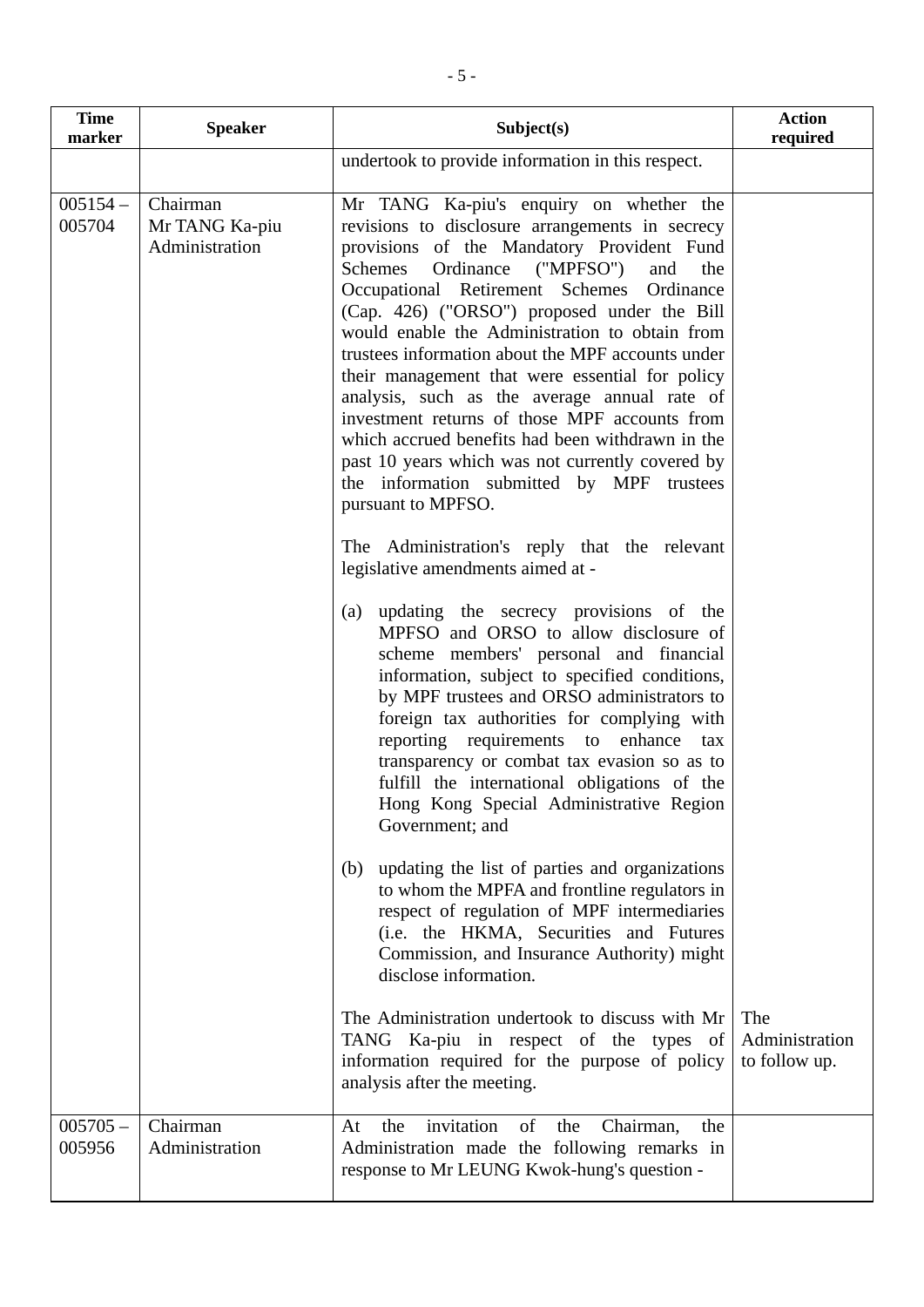| <b>Time</b><br>marker | <b>Speaker</b>                                                                           | Subject(s)                                                                                                                                                                                                                                                                                                                                                                                                                         | <b>Action</b><br>required |
|-----------------------|------------------------------------------------------------------------------------------|------------------------------------------------------------------------------------------------------------------------------------------------------------------------------------------------------------------------------------------------------------------------------------------------------------------------------------------------------------------------------------------------------------------------------------|---------------------------|
|                       |                                                                                          | after the deduction of administrative and<br>(a)<br>management fees, the annualized internal rate<br>of return of MPF investments since the<br>commencement of MPF Scheme in 2000 was<br>4.3% while the average inflation rate during<br>the same period was 1.6%. Based on the<br>above information, the return of MPF<br>investments during the last 13 years was in<br>fact not unsatisfactory; and                             |                           |
|                       |                                                                                          | (b) it was not appropriate to compare the<br>investment portfolio of EF and that of the<br>MPF Scheme in view of their different<br>investment objectives and strategies in asset<br>allocation.                                                                                                                                                                                                                                   |                           |
| $005957 -$<br>010922  | Chairman<br>Mr TANG Ka-piu<br>Administration<br>Assistant<br>Legal<br>Adviser 10 (ALA10) | Noting that the MPFA had adopted the "in scheme"<br>members' interests" criterion in approving new<br>constituent funds, Mr TANG Ka-piu enquired<br>about -                                                                                                                                                                                                                                                                        |                           |
|                       |                                                                                          | the MPFA's reasons for rejecting the<br>(a)<br>applications for new constituent funds in the<br>past; and                                                                                                                                                                                                                                                                                                                          |                           |
|                       |                                                                                          | whether the reduction in the number of<br>(b)<br>constituent funds in recent years was due to<br>the tightening of the approval of new<br>constituent funds by MPFA or the business<br>decisions of trustees.                                                                                                                                                                                                                      |                           |
|                       |                                                                                          | The Administration responded that -                                                                                                                                                                                                                                                                                                                                                                                                |                           |
|                       |                                                                                          | applications would be regarded as "not in<br>(a)<br>scheme members' interests" if the proposed<br>new constituent fund was (i) not sufficiently<br>diversified (narrow focus<br>on<br>certain<br>markets/industries would entail a high risk<br>level), and (ii) too similar to existing<br>funds in the<br>constituent<br>market<br>(the<br>introduction of the new fund would not<br>increase the choice of scheme members); and |                           |
|                       |                                                                                          | the reduction in the number of constituent<br>(b)<br>funds in recent year was partly attributable to<br>implementation<br>of the<br>short-term<br>the<br>fee-reduction measures, such as merging<br>smaller scale or less efficient funds, pursuant<br>to the recommendations of the study on the<br>costs incurred by trustees in performing                                                                                      |                           |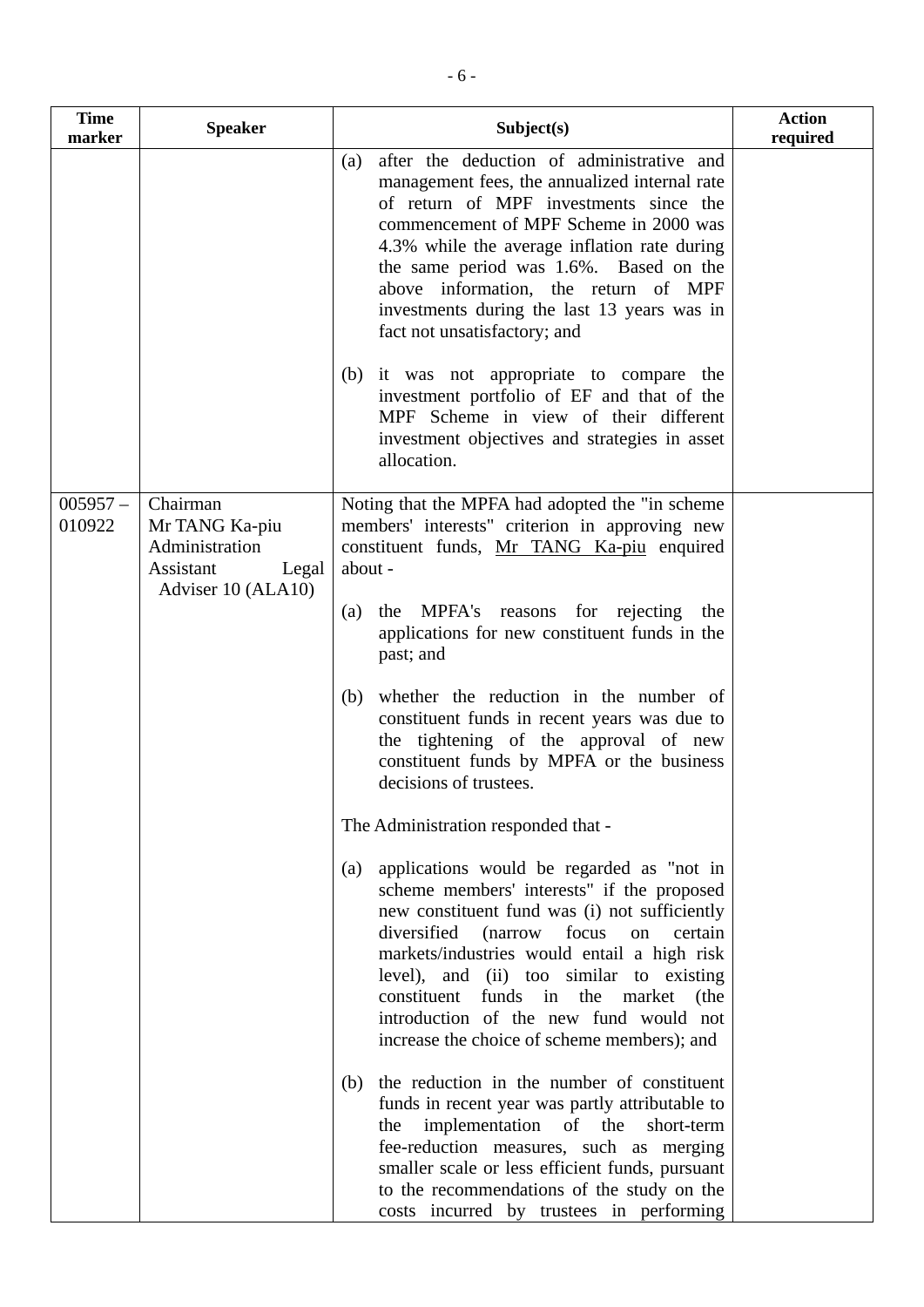| <b>Time</b><br>marker | <b>Speaker</b>                                 | Subject(s)                                                                                                                                                                                                                                                                                                                                                                                                         | <b>Action</b><br>required |
|-----------------------|------------------------------------------------|--------------------------------------------------------------------------------------------------------------------------------------------------------------------------------------------------------------------------------------------------------------------------------------------------------------------------------------------------------------------------------------------------------------------|---------------------------|
|                       |                                                | different<br>administration<br><b>MPF</b><br>scheme<br>functions ("the Cost Study") commissioned<br>by the MPFA in 2012. Some trustees had<br>taken the opportunity to initiate discussion<br>with MPFA to cancel the registration of less<br>efficient constituent funds.                                                                                                                                         |                           |
|                       |                                                | At the invitation of the Chairman, ALA10 briefed<br>members on the scope of amendments to the<br>secrecy provisions of MPFSO and ORSO proposed<br>under the Bill.                                                                                                                                                                                                                                                  |                           |
| $010923 -$<br>011603  | Chairman<br>Mr SIN Chung-kai<br>Administration | Mr SIN Chung-kai sought clarification on the<br>procedures which a person who had withdrawn<br>MPF accrued benefits on the ground of early<br>retirement had to go through should he/she wish to<br>take up employment again.                                                                                                                                                                                      |                           |
|                       |                                                | The Administration advised that -                                                                                                                                                                                                                                                                                                                                                                                  |                           |
|                       |                                                | a person who had made early withdrawal of<br>(a)<br>MPF accrued benefits on the ground of early<br>retirement was not required to report to the<br>MPFA on re-employment;                                                                                                                                                                                                                                          |                           |
|                       |                                                | a scheme member was presently required to<br>(b)<br>make a statutory declaration declaring that<br>he/she would permanently cease employment<br>when applying for early withdrawal of MPF<br>accrued benefits on the ground of early<br>retirement;                                                                                                                                                                |                           |
|                       |                                                | the existing wording of the relevant<br>(c)<br>provisions in the MPFSO might give rise to<br>ambiguity as to whether the early-retired<br>scheme member could take up employment<br>again later due to unforeseeable events or<br>changes in financial conditions.<br>An<br>early-retired declarant might be legally liable<br>for making a false statutory declaration<br>should he/she be re-employed later; and |                           |
|                       |                                                | (d) it was therefore proposed to amend the<br>relevant provisions in the MPFSO to clarify<br>meaning of permanently ceasing<br>the<br>employment or self-employment, so that an<br>early-retired scheme member might take up<br>employment again due to unforeseeable<br>events or changes in financial conditions.                                                                                                |                           |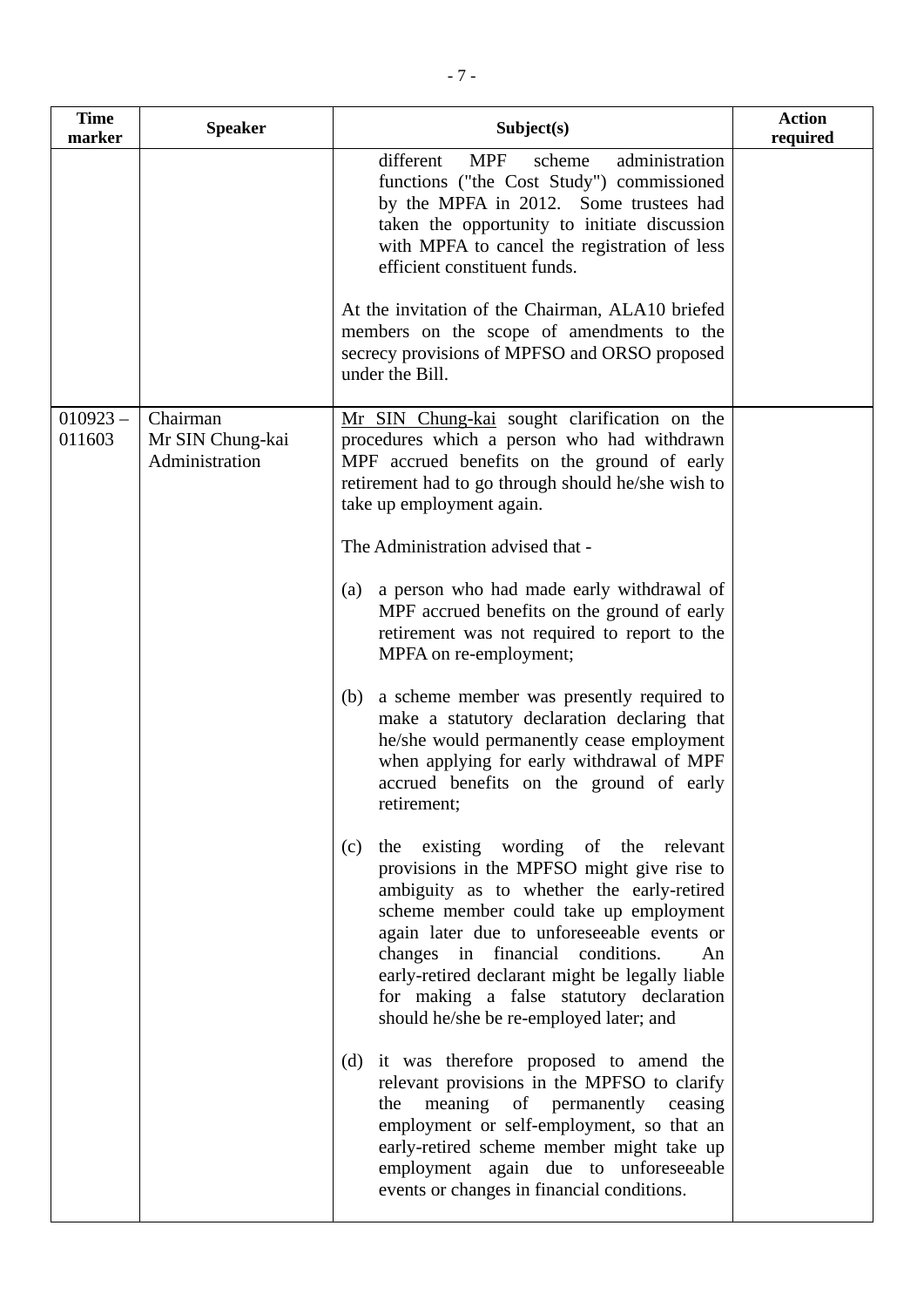| <b>Time</b><br>marker | <b>Speaker</b>                                 | Subject(s)                                                                                                                                                                                                                                                                                                                                                                                                                                                                                                                                                                                                                                                                                                                                                                                          | <b>Action</b><br>required |
|-----------------------|------------------------------------------------|-----------------------------------------------------------------------------------------------------------------------------------------------------------------------------------------------------------------------------------------------------------------------------------------------------------------------------------------------------------------------------------------------------------------------------------------------------------------------------------------------------------------------------------------------------------------------------------------------------------------------------------------------------------------------------------------------------------------------------------------------------------------------------------------------------|---------------------------|
| $011604 -$<br>011755  | Chairman<br>Mr POON Siu-ping<br>Administration | In response to Mr POON Siu-ping's enquiry, the<br>Administration advised that the criterion of "in<br>scheme members' interests" had all along been<br>adopted in approving new funds.<br>A circular<br>informing the industry of the relevant requirements<br>based on the operational experience of MPFA had<br>been issued in 2011. The Bill proposed to<br>provide a clear legal basis for the MPFA to refuse<br>applications for introducing new MPF funds if it<br>was not satisfied that the fund was in scheme<br>members' interests. A guideline setting out the<br>detailed requirements in respect of the approval<br>criterion of "in scheme members' interests" for new<br>constituent funds adopted by the MPFA would be<br>issued for the MPF industry's reference in the<br>future. |                           |
| $011756 -$<br>012111  | Chairman<br>Mr NG Leung-sing<br>Administration | registered medical practitioners<br>Since<br>and<br>registered Chinese medicine practitioners would<br>not have liability under the MPFSO if a scheme<br>member certified terminally-ill by them eventually<br>survived longer than expected, Mr NG Leung-sing<br>suggested the Administration to consider putting in<br>place a mechanism to guard against abuse of the<br>issuance of certification for terminal illness, such<br>as making public the names of those medical<br>practitioners who had frequently provided<br>inaccurate assessment on the remaining life<br>expectancy of terminally-ill patients.<br>The Administration responded that -                                                                                                                                        |                           |
|                       |                                                | a medical practitioner would be held liable for<br>(a)<br>intentionally making a false statement;<br>the proposed definition of "remaining life<br>(b)<br>expectancy" and the 12-month life expectancy<br>yardstick had taken into account the outcome<br>of the public consultation on the proposals<br>and subsequent discussion with medical<br>professional bodies.<br>Reference had also<br>been made to a similar arrangement adopted<br>in the Australian Superannuation System; and<br>the Administration would keep in view the<br>(c)<br>situation upon implementation of the proposal<br>and revise the arrangement if necessary.                                                                                                                                                        |                           |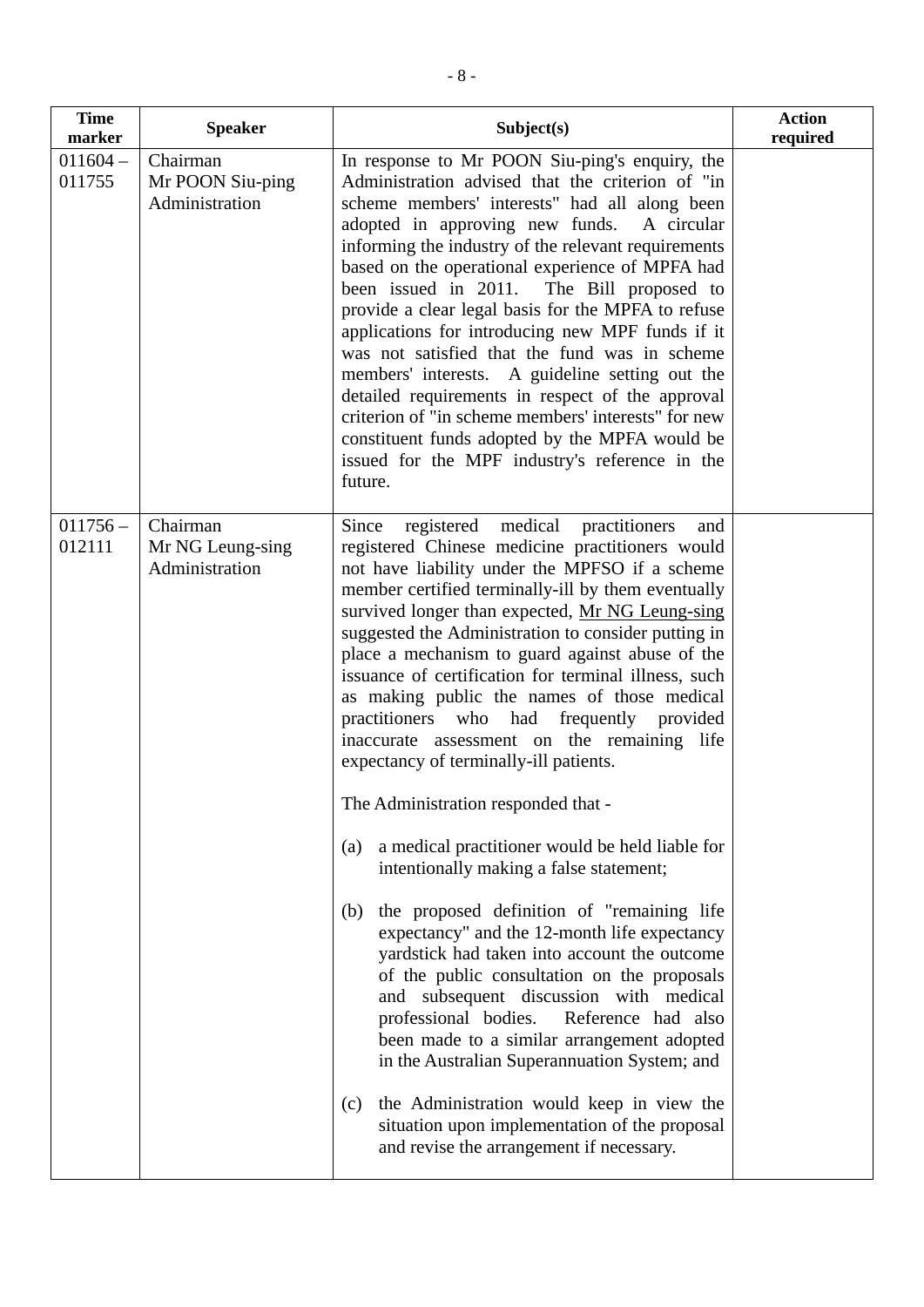| <b>Time</b><br>marker | <b>Speaker</b>                               | Subject(s)                                                                                                                                                                                                                                                                                                                                                                                                                                                                                                                                                                                                                                                                                                                                                                                                                                                                                                                                                                                                                                                                                                                                                                                                                                                                                                                                                                                            | <b>Action</b><br>required                                                                                           |
|-----------------------|----------------------------------------------|-------------------------------------------------------------------------------------------------------------------------------------------------------------------------------------------------------------------------------------------------------------------------------------------------------------------------------------------------------------------------------------------------------------------------------------------------------------------------------------------------------------------------------------------------------------------------------------------------------------------------------------------------------------------------------------------------------------------------------------------------------------------------------------------------------------------------------------------------------------------------------------------------------------------------------------------------------------------------------------------------------------------------------------------------------------------------------------------------------------------------------------------------------------------------------------------------------------------------------------------------------------------------------------------------------------------------------------------------------------------------------------------------------|---------------------------------------------------------------------------------------------------------------------|
| $012112 -$<br>012700  | Chairman<br>Mr TANG Ka-piu<br>Administration | At the request of Mr TANG Ka-piu, the<br>Administration would provide an analysis on the<br>benefits, including the impact on fee reduction,<br>brought about by the merging of similar<br>schemes/constituent funds and cancellation of<br>constituent funds by trustees pursuant to the<br>implementation of the short-term measures to drive<br>down MPF fees based on the recommendations of<br>the Cost Study in 2012.                                                                                                                                                                                                                                                                                                                                                                                                                                                                                                                                                                                                                                                                                                                                                                                                                                                                                                                                                                           | The<br>Administration<br>to<br>take<br>follow-up<br>action<br>as<br>in<br>$paragraph \quad 3(b)$<br>of the minutes. |
| $012701 -$<br>013228  | Chairman<br>Administration                   | The Chairman relayed the concern of the Hong<br>Kong Federation of Insurers ("HKFI") -                                                                                                                                                                                                                                                                                                                                                                                                                                                                                                                                                                                                                                                                                                                                                                                                                                                                                                                                                                                                                                                                                                                                                                                                                                                                                                                |                                                                                                                     |
|                       |                                              | the current proposal, which required the<br>(a)<br>trustees to process free of charge a scheme<br>member's request to make withdrawal of no<br>more than 12 times a year with no restrictions<br>on the amount withdrawn, would bring<br>tremendous administrative burden to trustees;<br>and<br>the Administration was requested to consider<br>(b)<br>reducing the number of free withdrawal to 4<br>times a year or setting a minimum amount for<br>each withdrawal to avoid driving<br>up<br>tremendously the administration cost of<br>trustees.<br>The Administration responded that -<br>(a) the current proposal had balanced the need of<br>flexibility<br>for<br>providing<br>members'<br>withdrawals and minimizing the impact on<br>the administrative cost of the trustees; and<br>the difference between the administrative cost<br>(b)<br>of providing free withdrawal of 12 times a<br>year and that of 4 times a years should not be<br>substantial.<br>Also, the administrative cost<br>should be transaction-based rather than<br>amount-based, i.e., the cost of a transaction<br>should not vary in accordance with the<br>withdrawn.<br>Nevertheless,<br>amount<br>the<br>Administration would further study the issue<br>with the MPF industry should there be further<br>information demonstrating the cost impact<br>of the current proposal.<br>The Chairman's views that - |                                                                                                                     |
|                       |                                              |                                                                                                                                                                                                                                                                                                                                                                                                                                                                                                                                                                                                                                                                                                                                                                                                                                                                                                                                                                                                                                                                                                                                                                                                                                                                                                                                                                                                       |                                                                                                                     |